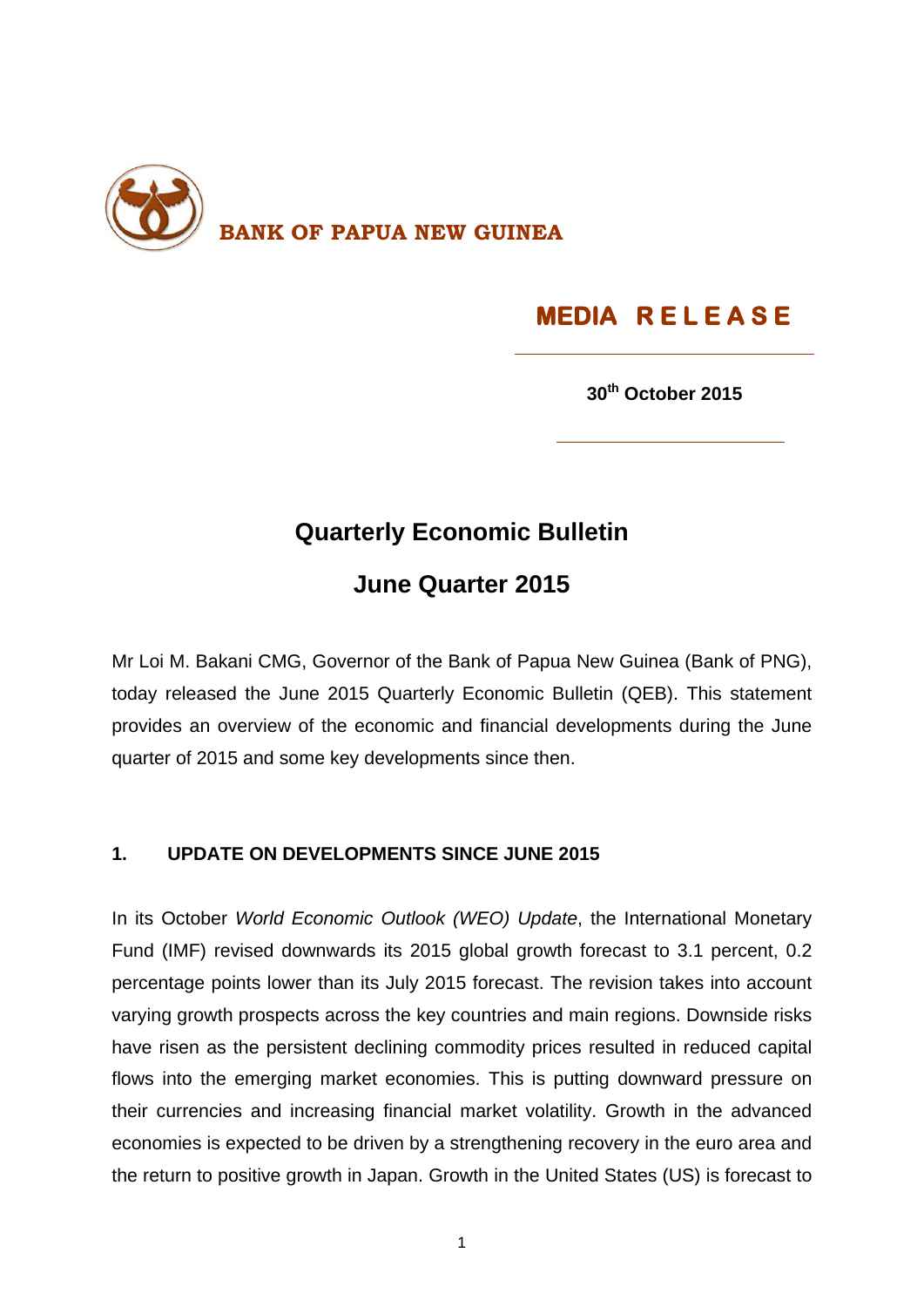be 2.5 percent in 2015 as a result of wage growth, improved labour market conditions, easing financial market conditions, lower fuel prices and a strengthening housing market. The United Kingdom's (UK) growth is revised downwards to 2.4 percent, mainly affected by the drop in manufacturing output. The economic recovery in the euro area is on track, with growth projections for many euro area economies revised upwards and inflation increasing. Growth for Japan is expected to be modest in 2015, with weaker underlying momentum in real wages and consumption. Growth prospects in the emerging markets are expected to weaken in 2015 for a fifth year in a row. This reflects slower growth in oil exporting countries, the slowdown in China, a weaker outlook for exporters of other commodities, including Latin American countries, following declines in other commodity prices.

Governor Bakani noted that the global commodity prices continue to decline and commodity stocks have fallen on account of weaker demand from China. This has implications for export-dependent economies whose currencies depreciate in response to weakening commodity prices. He explained that PNG is going through a similar experience with the kina depreciating in line with declining international commodity prices and, stressed that this is an expected development until such time when the global economic activity strengthens and international commodity prices improve. International commodity prices of PNG's exports such as log and marine products, coffee, copra, palm oil and tea declined in the second quarter of 2015. Key global commodity prices of crude oil, natural gas, agriculture commodities and metals all declined in the first half of 2015.

The Governor noted that the lower commodity prices have affected government' revenue and the National Government has undertaken revisions to its expenditure by cutting down on non-priority expenditure items while maintaining expenditures for priority projects in health, education, and transport infrastructure areas. Efforts are also made to raise additional revenue through rigorous tax collection by the Internal Revenue Commission. A Supplementary Budget capturing these revisions will be introduced in the current session of Parliament, and aims to keep the budget deficit close to the original deficit of 4.4 percent of GDP. The Governor stated that it would have been more prudent for the Government to aim for a budget deficit lower than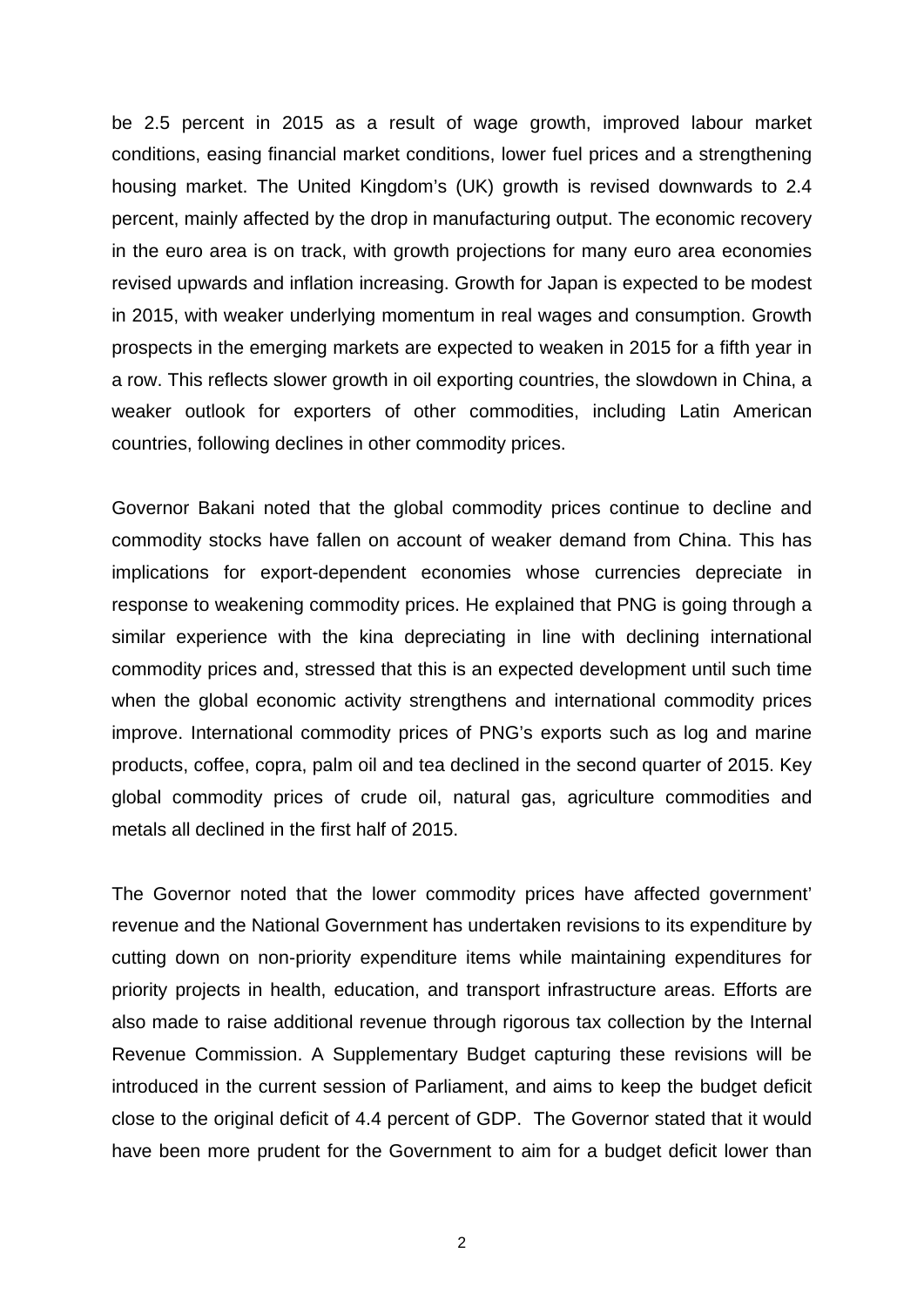the original budget given the magnitude of revenue decline and temporary downgrade in country rating by Standard & Poor's rating agency.

Weak global trade is keeping global inflation low throughout the first half of 2015 on account of lower oil and food prices and investment in the emerging and developing economies with no prospect for improvement in the immediate future. However, the risks continue to be the appreciation of US dollar and major currencies due to improved economic activities of the advanced economies. The Governor explained that lower international oil and food prices have fed through to domestic prices offsetting the pressures from the depreciation of the kina. The June quarter headline inflation was 5.7 percent. Headline inflation for 2015 is forecast to be 6.0 percent.

Private sector credit has increased by 3.3 percent over the year to August compared to a decline in July. The Governor emphasised that this growth is encouraging, though it is weaker than the level which PNG has been experiencing over the last couple of years. It is indicative of a slowdown in economic activity, consistent with the latest key economic indicators.

The situation regarding the shortage of foreign currency and the backlog of unfilled foreign currency orders continues to be addressed by the Bank and authorised Foreign Exchange Dealers. The Governor explained that the Bank is monitoring the excess sell kina orders and doing all it can to support the market. The Bank continues to provide temporary relief through its intervention of foreign currency to meet the short-term import needs. It is also ascertaining market participants' compliance with the current regulations and the usage of onshore foreign currency accounts having commissioned an audit on the opening and operations of onshore foreign currency account activities by residents and transactions through the vostro accounts of foreign banks.

The Governor continues to stress that the situation in the foreign exchange market has prevailed for a long period now and some adjustments in the economy should have taken place. This includes importers either reducing imports or seeking alternative source of imports, and exporters taking advantage of the depreciation of kina on their incomes. Such adjustment due are necessary for the foreign exchange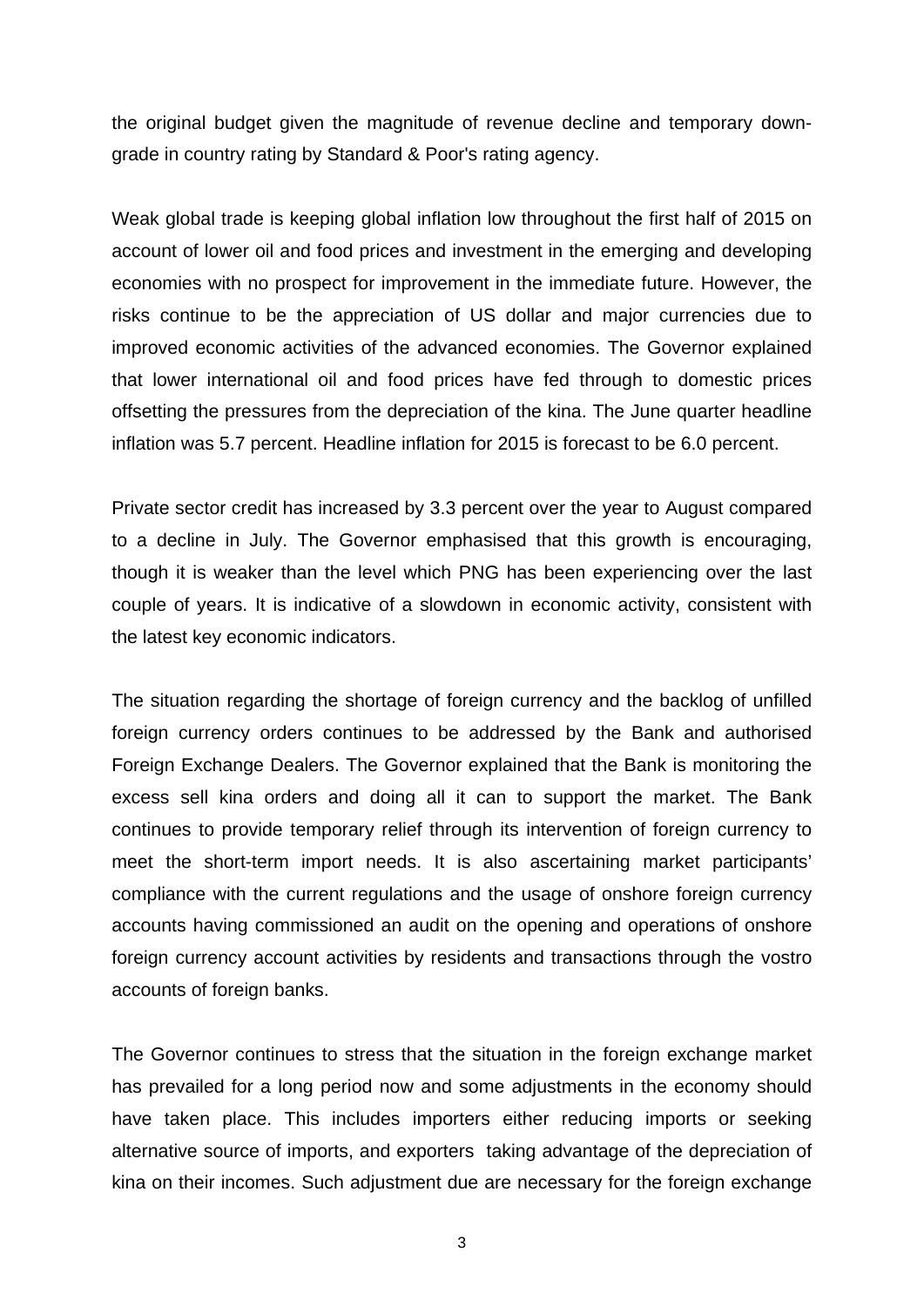market to return to normalcy. He added that there should not be heavy reliance on the central bank for foreign exchange. Some companies that have funds in their foreign currency accounts should use these funds, and not accumulate them at this time.

In the June quarter of 2015, the average daily kina exchange rate declined against most currencies. As of  $30<sup>th</sup>$  September, it had depreciated against the pound sterling by 4.1 percent to 0.2299, the US dollar by 2.9 percent to 0.3488, the Japanese yen by 2.2 percent to 41.81 and euro by 2.6 percent to 0.3103. It appreciated against the Australian dollar by 4.0 percent to 0.4971. These movements resulted in the depreciation of the daily average trade weighted index by 0.96 percent to 35.72.

The level of gross foreign exchange reserves at the end of June 2015 was K5, 592.3 (US\$2,059.5) million, sufficient for 9.8 months of total and 15.2 months of nonmineral import covers. The latest level of gross foreign exchange reserves as at 26<sup>th</sup> October 2015 was K5,798.0 (US\$2,023.5) million.

#### **2. OVERVIEW OF THE DEVELOPMENTS IN THE JUNE QUARTER OF 2015**

Governor Bakani mentioned that economic indicators available to the Bank of Papua New Guinea (the Bank) show signs of weakening growth in economic activity in the second quarter of 2015, reflecting both domestic and international developments. Employment growth in the second quarter was lower than a year ago, although there was some improvement due to seasonal factors. International commodity prices remained depressed, affecting exports from both mineral and non-mineral sectors of the economy. The effect of the low international commodity prices more than offset the effect of the kina depreciation on kina prices of Papua New Guinea's exports, and resulted in the annual weighted average kina price of all exports declining in the June quarter. Annual headline inflation eased to 5.7 percent in June 2015 from 6.1 percent in the March quarter, accounted for by low foreign inflation and international oil prices, despite the depreciation of the kina. The Bank continued to take a cautious approach by keeping the Kina Facility Rate, the policy signalling rate, at 6.25 percent.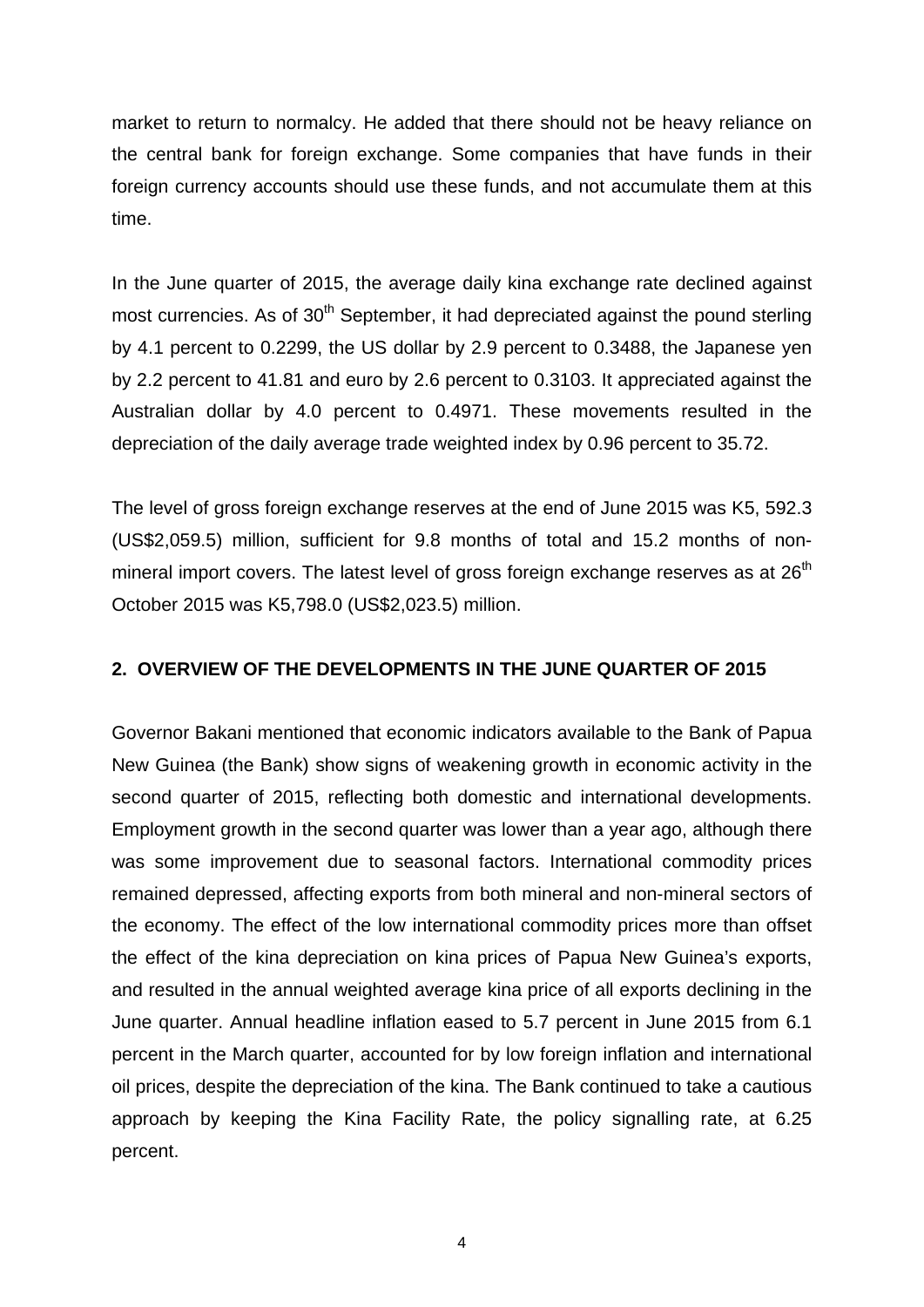Data from the Bank's Business Liaison Survey (BLS) show that the total nominal value of sales in the private sector declined by 7.6 percent in the March quarter of 2015, compared to an increase of 0.5 percent in the December quarter of 2014. Excluding the mineral sector, sales declined by 5.1 percent, following a decline of 0.8 percent in the previous quarter. By sector, sales declined in the wholesale, manufacturing, retail, mineral and the transportation sectors, while they increased in the agriculture/forestry/ fisheries, financial/ business and other services, and the construction sector. By region, sales declined in the Southern, Momase, Highlands and Morobe, whilst they increased in NCD and the Islands. Over the year to March 2015, the total value of sales increased by 3.7 percent, while excluding the mineral sector, sales declined by 5.7 percent.

The Bank's Employment Index shows that the total level of employment in the private sector increased by 1.5 percent in the second quarter of 2015, compared to 1.3 percent in the March quarter. Excluding the mineral sector, the level of employment increased by 1.4 percent, reflecting a seasonal increase in the agriculture/forestry/fisheries sector and some improvement in the retail sector. The level of employment in all other sectors of the economy declined in the quarter. By region, the level of employment increased in the Islands and the Southern regions, which more than offset declines in Morobe, Highlands, NCD and Momase. Over the year to June 2015, the total level of employment declined by 1.1 percent, while excluding the mineral sector, it declined by 1.4 percent.

The Governor noted that quarterly headline inflation, as measured by the Consumer Price Index (CPI), increased by 1.1 percent in the June quarter of 2015, compared to an increase of 1.5 percent in the March quarter. Most expenditure groups recorded price increases which more than offset declines in the 'Transportation', 'Health' and the 'Miscellaneous' expenditure groups. There was no change in the 'Communication' and 'Education' expenditure groups. Prices rose in all urban centres, except for Goroka/Mt Hagen/Madang. The annual headline inflation to June 2015 was 5.7 percent, compared to 6.1 percent in the March quarter.

During the June quarter of 2015, the average daily kina exchange rate depreciated against all the major currencies. It depreciated against the pound sterling by 3.9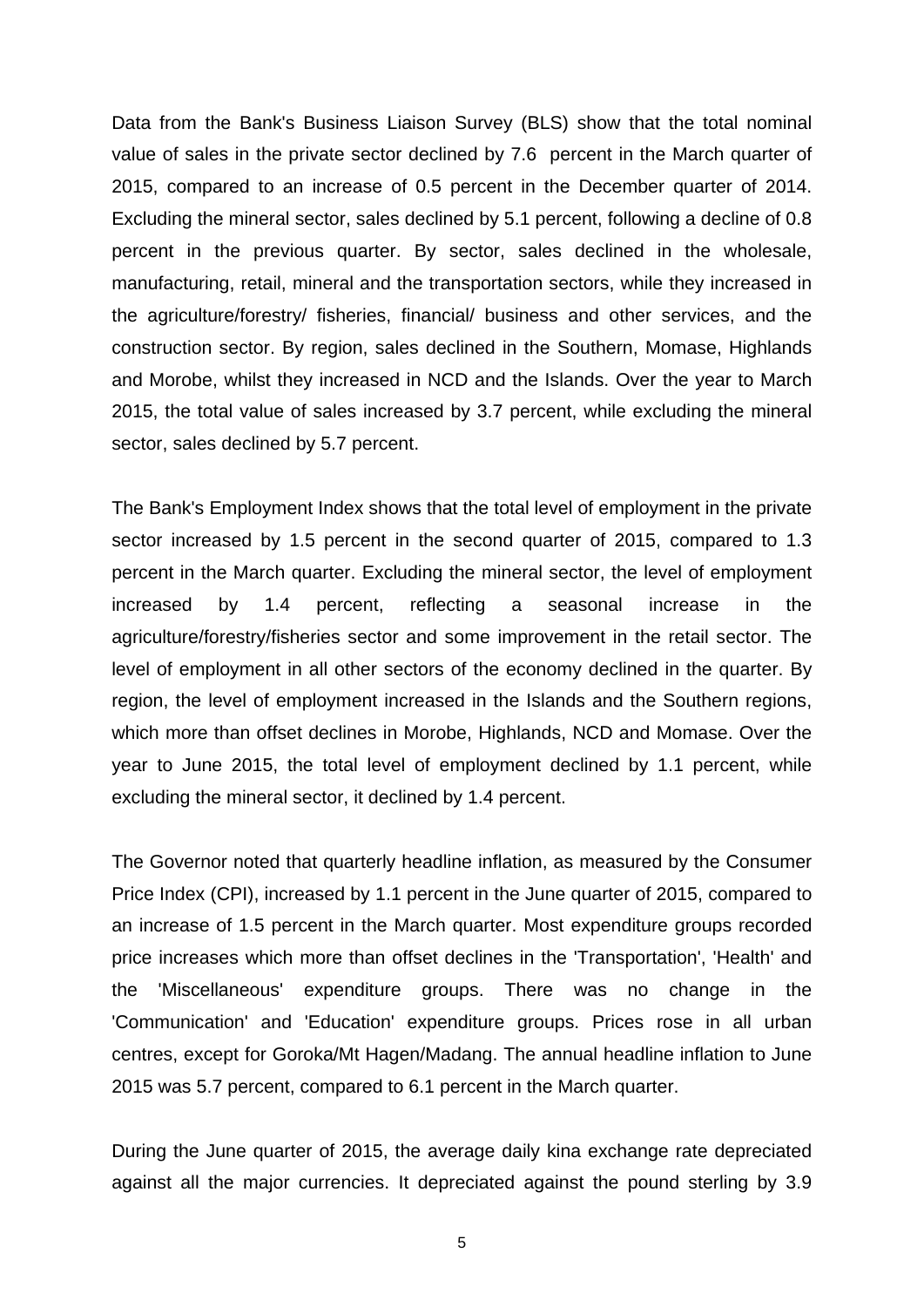percent to 0.2410, US dollar by 2.9 percent to 0.3692, the Australian dollar by 1.7 percent to 0.4746, the yen by 1.1 percent to 44.7723, and the euro by 0.9 percent to 0.3341. These movements resulted in the depreciation of the daily average trade weighted index by 1.7 percent to 35.67.

The weighted average kina price of Papua New Guinea's exports, excluding LNG, declined by 13.7 percent in the June quarter of 2015, compared to the corresponding quarter of 2014. There was a decline of 13.3 percent in the weighted average kina price of mineral exports with lower kina prices mainly for crude oil, nickel and condensate. For agricultural, logs and marine product exports, the weighted average kina price declined by 15.2 percent due to lower prices for coffee, copra, palm oil, tea, rubber, logs and marine products. Excluding logs, the weighted average kina price of agricultural and marine product exports declined by 16.8 percent in the June quarter of 2015, compared to the corresponding quarter of 2014. The lower kina export prices stemmed from lower international commodity prices for most commodities.

The Governor mentioned that there was an overall deficit of K388 million in the balance of payments for the first six months of 2015, compared to a deficit of K16 million in the corresponding period of 2014. There was a significant deficit in the capital and financial account, which more than offset a surplus in the current account.

The surplus in the current account was due to a higher trade surplus, combined with lower service payments and higher transfer receipts. The deficit in the capital and financial account mainly reflected the build-up in the net foreign assets of the domestic banking system, foreign currency account balances of resident mineral sector companies, and net Government and private sector loan repayments.

The level of gross foreign exchange reserves at the end of June 2015 was K5,592.3 (US\$2,059.5) million, sufficient for 9.8 months of total and 15.2 months of nonmineral import covers.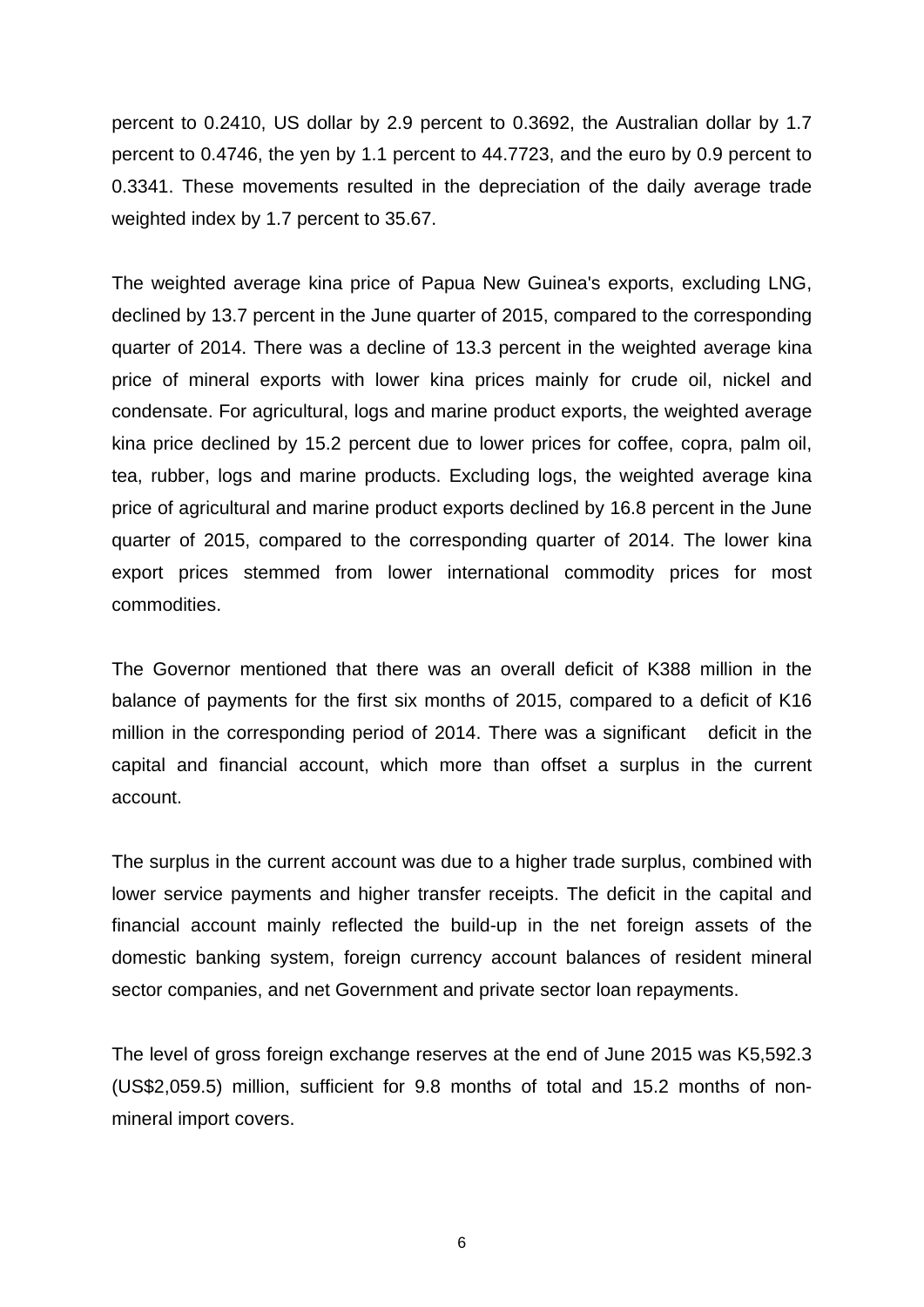The Governor stated that the Central Bank considered the inflation outcomes in the first two quarters as manageable and therefore maintained its neutral stance of monetary policy by keeping the Kina Facility Rate at 6.25 percent during the June quarter of 2015. It will continue to monitor the impact of Government spending, developments in the foreign exchange market, and inflation and stands ready to change its monetary policy stance should conditions warrant doing so.

The average level of broad money supply (M3\*) increased by 1.2 percent in the June quarter of 2015, compared to an increase of 1.9 percent in the March quarter of 2015. This outcome was mainly influenced by an increase in average net claims on the Central Government, reflecting increased issuance of securities for budget financing. The average net domestic claims outstanding, excluding net claims on the Central Government, increased by 0.6 percent in the June quarter of 2015, following an increase of 3.0 percent in the March quarter of 2015. The average level of monetary base (reserve money) decreased by 1.7 percent in the June quarter of 2015, following a decline of 1.1 percent in the previous quarter. This reflected declines in commercial banks' deposits at the Central Bank and currency in circulation.

The average level of deposits in other depository corporations (ODCs) increased by 1.7 percent to K20,273.9 million in the June quarter of 2015, from K19,930.7 million in the previous quarter. This reflected an increase in deposits of the private sector, Government and public nonfinancial corporations.

The net foreign assets (NFA) of financial corporations, comprising depository corporations (DCs) and other financial corporations (OFCs), increased by 2.3 percent to K8,446.6 million in the June quarter of 2015, compared to an increase of 0.9 percent in the March quarter of 2015. This was mainly due to gains from short term investments overseas and revaluation gains from the depreciation of the kina. The NFA of the Central Bank declined, reflecting its interventions (sale of US dollar) in the foreign exchange market to assist in meeting the high demand for foreign currency by importers, which continued to put downward pressure on the kina exchange rate. The intervention also eased the pace of the exchange rate depreciation. Net claims on the Central Government increased by K650.9 million to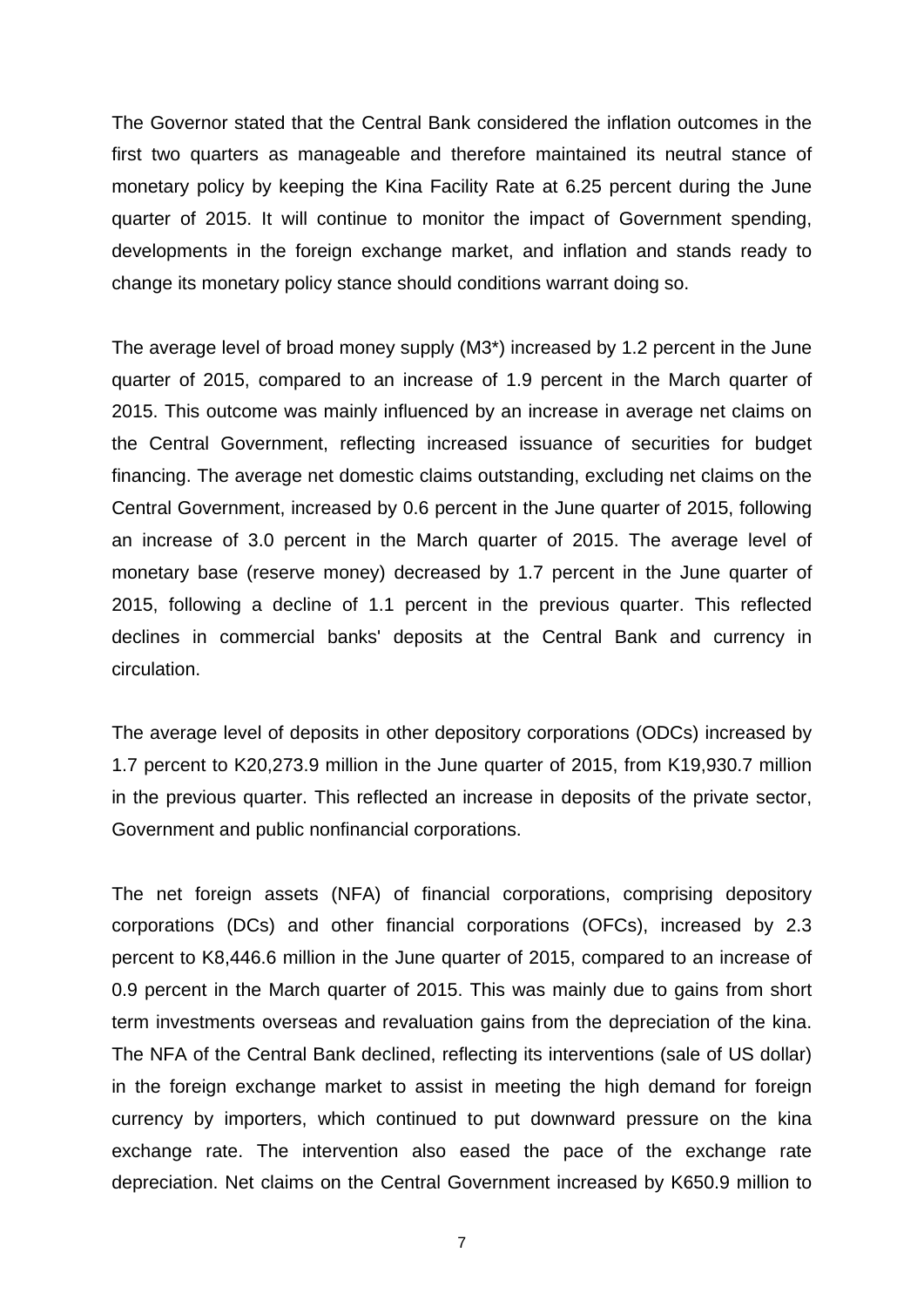K7,943.9 million in the June quarter of 2015, compared to an increase of K553.8 million in the previous quarter. This resulted from increased issuance of securities for financing of the budget deficit.

In the June quarter of 2015, total domestic credit extended by financial corporations to the private sector, public non-financial corporations and 'Provincial and Local level Governments' increased by K274.2 million to K14,710.4 million, compared to an increase of K4.3 million in the previous quarter. This was mainly due to an increase of K328.1 million in credit to the private sector, while claims on public non-financial corporations declined by K53.1 million. The increase in credit to the private sector reflected advances by the ODCs to the manufacturing, construction, transport and communications, government, mining and quarrying and the real estate, renting and business service sectors, for purposes that include business expansion. The annualised growth in domestic credit, excluding Central Government, was 12.0 percent in the June quarter of 2015, lower than 15.1 percent recorded in the March quarter.

The Governor noted that the preliminary estimates of the fiscal operations of the National Government over the six months to June 2015 showed an overall deficit of K942.0 million, compared to a deficit of K563.6 million in the corresponding period of 2014. This represents 1.8 percent of nominal GDP, and reflected lower revenue and higher expenditure.

Total revenue, including foreign grants, during the June quarter of 2015 was K4,434.9 million, 6.1 percent lower than in the corresponding period of 2014. This represents 31.8 percent of the budgeted revenue for 2015. The decrease in revenue mainly reflected lower direct and indirect tax receipts, more than offsetting increases in non-tax receipts and foreign grant inflows.

Total expenditure over the six months to June 2015 was K5,376.9 million, 1.7 percent higher than in the corresponding period of 2014 and represents 33.2 percent of the budgeted appropriation for 2015. This outcome reflected higher recurrent and development expenditures, especially on the 2015 Pacific Games sporting facilities and major road infrastructure projects.